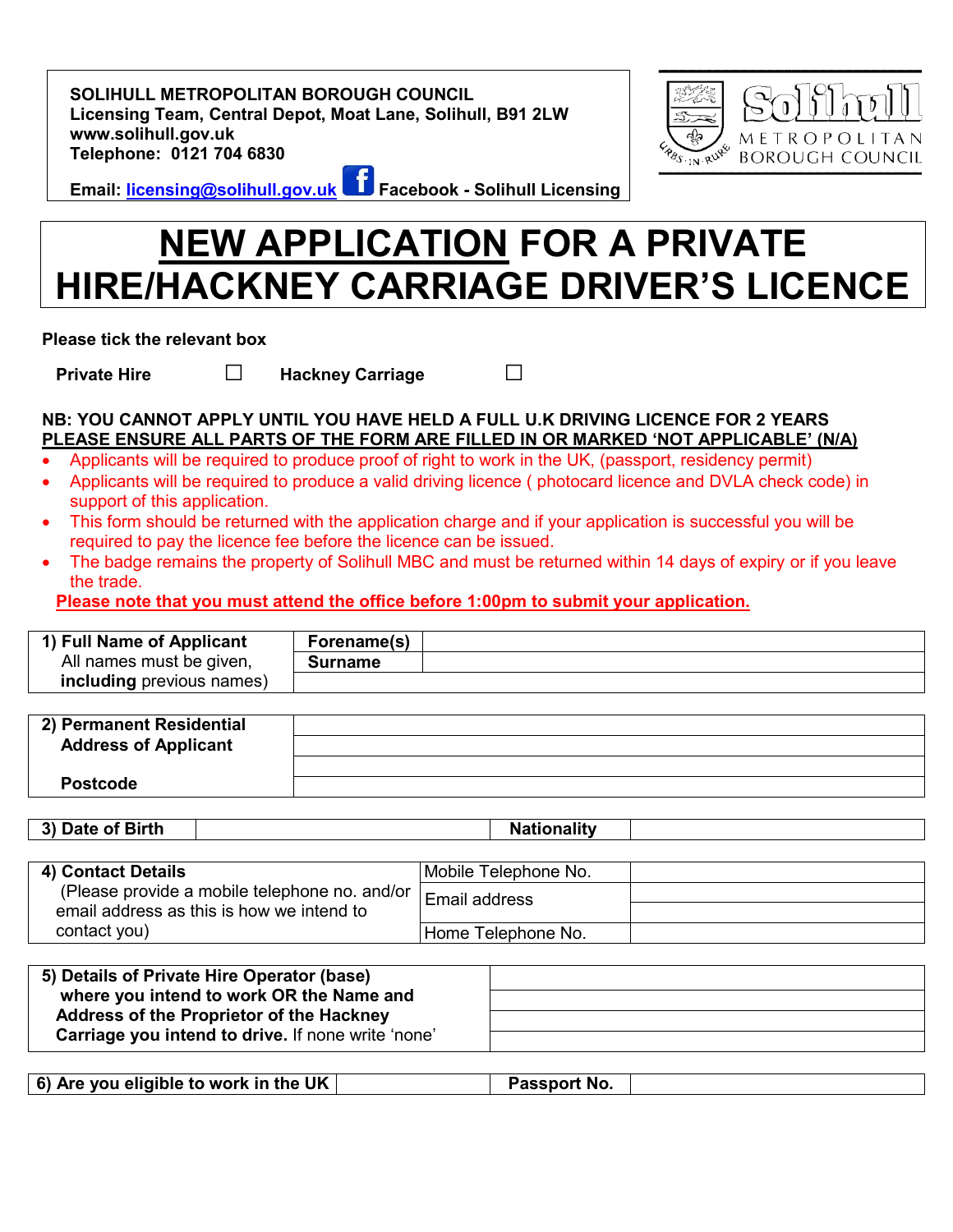**7) Have you ever been convicted by a Court? You must disclose details of all Criminal Convictions, including 'Spent' convictions. (The Rehabilitation of Offenders Act 1974 (Exceptions) (Amendment) Order 2002).**

Yes  $\Box$  No  $\Box$  If yes, please give details below

| <b>OFFENCE</b>                                   | <b>COURT</b> | <b>DATE</b> | <b>RESULT</b> |
|--------------------------------------------------|--------------|-------------|---------------|
|                                                  |              |             |               |
|                                                  |              |             |               |
|                                                  |              |             |               |
|                                                  |              |             |               |
|                                                  |              |             |               |
|                                                  |              |             |               |
| Please continue on a separate sheet if necessary |              |             |               |

 **8) Have you been cautioned for any offence by the Police, or other regulatory body, in the last 5 years?**

Yes  $\Box$  No  $\Box$  If yes, please give details below

| <b>OFFENCE</b>                                   | POLICE/REGULATORY AUTHORITY | <b>DATE</b> |  |
|--------------------------------------------------|-----------------------------|-------------|--|
|                                                  |                             |             |  |
|                                                  |                             |             |  |
|                                                  |                             |             |  |
|                                                  |                             |             |  |
|                                                  |                             |             |  |
|                                                  |                             |             |  |
| Please continue on a separate sheet if necessary |                             |             |  |

**9) Have you received any Officer/Simple Cautions from this or any other Authority in the last 5 years?**

Yes  $\Box$  No  $\Box$  If yes, please give details below

| <b>OFFENCE</b>                                   | <b>LOCAL AUTHORITY</b> | <b>DATE</b> |
|--------------------------------------------------|------------------------|-------------|
|                                                  |                        |             |
|                                                  |                        |             |
|                                                  |                        |             |
|                                                  |                        |             |
|                                                  |                        |             |
|                                                  |                        |             |
| Please continue on a separate sheet if necessary |                        |             |

**10) Have you received any Motoring Convictions, including Fixed Penalty Notices, in the last 5 years?** 

 $\mathsf{Yes} \ \Box \ \mathsf{No} \ \Box \ \mathsf{If} \ \mathsf{yes}, \ \mathsf{please} \ \mathsf{give} \ \mathsf{details} \ \mathsf{below}$ 

| <b>OFFENCE</b>                                   | <b>COURT</b> | <b>DATE</b> | <b>POINTS</b> |
|--------------------------------------------------|--------------|-------------|---------------|
|                                                  |              |             |               |
|                                                  |              |             |               |
|                                                  |              |             |               |
|                                                  |              |             |               |
|                                                  |              |             |               |
| Please continue on a separate sheet if necessary |              |             |               |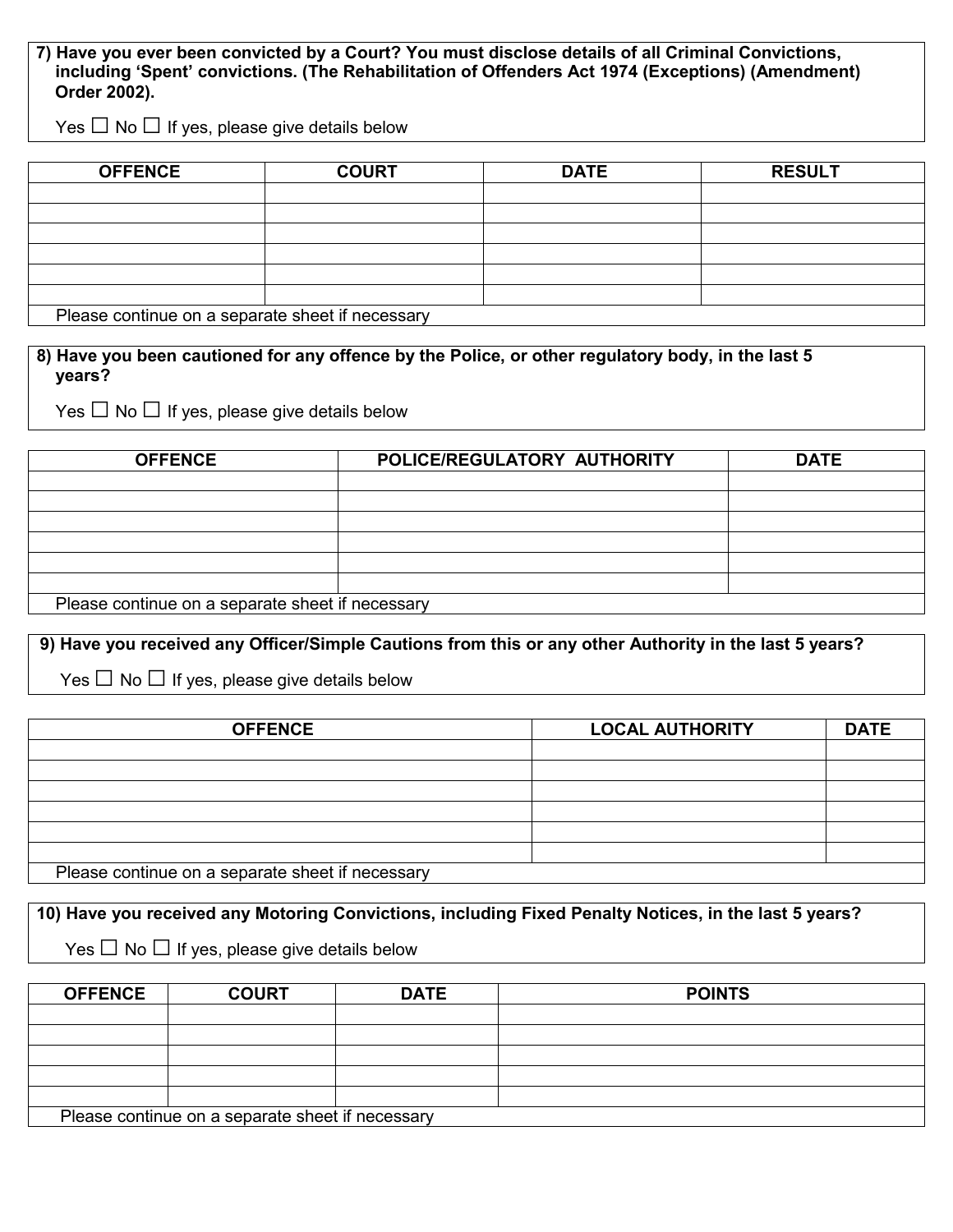# **11) Have you ever held a Private Hire or Hackney Carriage Driver's Licence with this Authority or any other Authority?**

Yes  $\Box$  No  $\Box$  If yes, please give details below

| <b>LOCAL AUTHORITY</b>                           | <b>DATE OF ISSUE &amp; EXPIRY</b> | <b>LICENCE TYPE</b> |
|--------------------------------------------------|-----------------------------------|---------------------|
|                                                  |                                   |                     |
|                                                  |                                   |                     |
|                                                  |                                   |                     |
|                                                  |                                   |                     |
|                                                  |                                   |                     |
|                                                  |                                   |                     |
| Please continue on a separate sheet if necessary |                                   |                     |

 **12) Have you ever held or applied for a Private Hire or Hackney Carriage Driver's Licence, which has been REFUSED, REVOKED or SUSPENDED, by this Authority or any other Authority?**

Yes  $\Box$  No  $\Box$  If yes, please give details below

| <b>LOCAL AUTHORITY</b>                           | <b>DATE</b> | <b>LICENCE TYPE  </b> | <b>REASON FOR ACTION</b> | <b>ACTION TAKEN</b> |
|--------------------------------------------------|-------------|-----------------------|--------------------------|---------------------|
|                                                  |             |                       |                          |                     |
|                                                  |             |                       |                          |                     |
|                                                  |             |                       |                          |                     |
|                                                  |             |                       |                          |                     |
|                                                  |             |                       |                          |                     |
|                                                  |             |                       |                          |                     |
| Please continue on a separate sheet if necessary |             |                       |                          |                     |

 **13) Are you, or have you been, the subject of any investigation or enquiry by any other body eg Police, Housing, Benefits, UK Border Agency etc or by any other Authority?**

Yes  $\Box$  No  $\Box$  If yes, please give details below

#### Please continue on a separate sheet if necessary

**DECLARATION I declare that the above answers are true and understand that if there are any wilful omissions or false statements, my application will be refused or if a licence has been issued, it will be liable to immediate suspension or revocation. N.B. A false statement may render an applicant liable to prosecution under the Local Government (Miscellaneous Provisions) Act 1976 or the Fraud Act 2006. I agree that all appropriate information recorded against me and received from the Disclosure and Barring Service (DBS) or Medical Examiner may be disclosed to the Licensing Sub-Committee (LSC) or delegated officers in order that my application may be fully and fairly considered.**

 **Signature** …………………………………………….. **Date** ……………………

Data **Protection**  The information that you have provided on this form will be used by the Council to determine your eligibility for a Private Hire/Hackney Carriage Driver's Licence. The Council may also contact other Local Authorities and agencies in order to clarify **and share** information that you have provided and/or obtain additional information that will assist it in determining your eligibility for a Private Hire/Hackney Carriage Driver's Licence. If you would like further information on how the Council will use your information please contact 0121 704 6830.Your information may also be shared with other council services and partner organisations to ensure our records are kept accurate and to help us to identify services or benefits you may be entitled to or interested in. We may also need to share your information for the prevention and detection of fraud and/or other crimes or as the law requires. For further information about how we use your information please refer to the Council's Privacy Statement o[n www.solihull.gov.uk](http://www.solihull.gov.uk/) or contac[t licensing@solihull.gov.uk](licensing@solihull.gov.uk%20)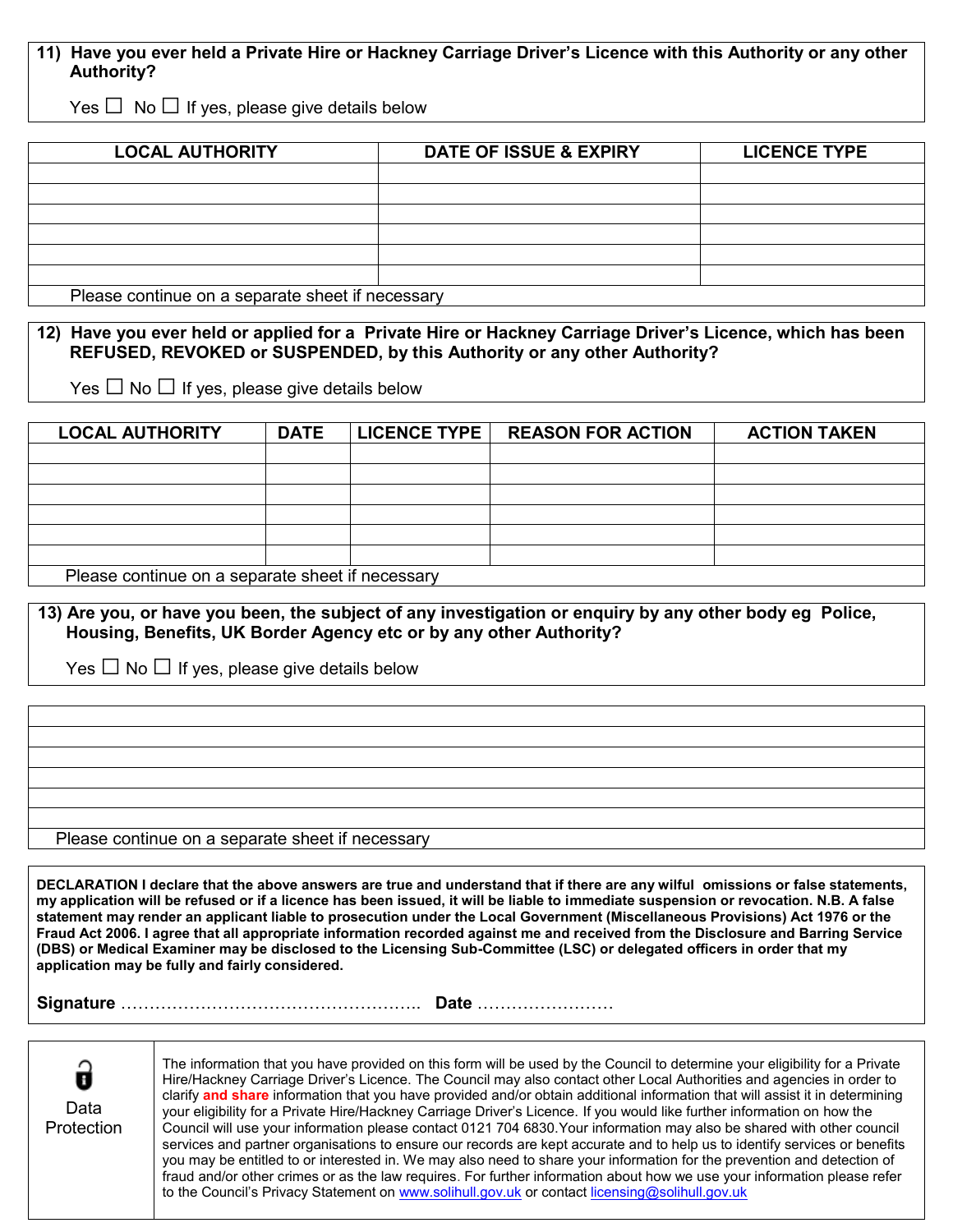# **Frequently Asked Questions – New Applicants for a Driver's Licence**

# **Checklist**

# **Please note that you must attend the office before 1:00pm to submit your application.**

I have enclosed:

- $\Box$  Medical certificate (dated within 1 month)
- $\Box$  Disability Training pass certificate (dated within 3 months)
- $\Box$  Blue Lamp Driving Assessment certificate (dated within 12 months)
- □ Driving licence photocard and DVLA check code, refer to our website for how to obtain this code.)
- □ Passport photograph
- □ Proof of right to work in the UK
- $\neg$  DBS disclosure reference number
- $\Box$  Supporting documentation
- □ Application charge

# **Q Do I have to declare all of my convictions on my application form, even if they are very old?**

A Yes, you are legally obliged to declare all of your convictions on your application form, regardless of how old they are. Failure to do so will be considered a false declaration and will have serious implications on your application for a licence.

### **Q I have been refused a licence or had a licence revoked by another Council. Can I apply for a licence in Solihull?**

A You must declare this on your application form, however as long as you have no unspent convictions, and meet our application requirements you can apply. Before a licence can be issued your application will be considered by an officer who will look at all the circumstances before making a decision.

## **Q What is a DVLA check code?**

A. Since 8<sup>th</sup> June 2015 the green paper counterpart of your DVLA driving licence is obsolete. However we still need to check your entitlement to drive and if you have any motoring convictions. This is done by applying online for a check code which enable us to look at your driving licence. There is no charge for this service. See our website for full details.

### **Q I have a DBS disclosure from another organisation. Can I use it here?**

A We can accept your Enhanced DBS however it must be no more than 3 months from the date of issue.

# **Q Is the Suitability Assessment available in any other language besides English?**

A No, the test is only available in English, however a course is available to anyone who feels they may need help with their English. Contact Adult Education Centre, 477 Stratford Road, Sparkhill, B11 4LE 0121 464 1893.

### **Q Is there anything I can buy to help with the Suitability Assessment?**

A The Hackney Carriage & Private Hire Applicant Handbook which is issued at the time of application and the highway code and DSA Theory Test book can help you to revise for the test.

### **Q I have failed my written test and I want feedback**

A We can give you some general feedback on the numbers of incorrect answers in each section.

### **Q Can I re-arrange the date of my Suitability Assessment/ Knowledge Test?**

A You must give us at least 24 hours notice. The appointment can be rescheduled twice, the third time you must pay again.

### **Q How long will my DBS take? How can I chase it up?**

A As the DBS are a separate organisation, we have no influence over the time it takes for the form to be returned. You can chase up the progress by calling the DBS direct on 0870 9090 844, however the DBS advise not to chase until you have waited for 12 weeks.

# **Q I have a medical issue and I am not sure if I will be able to get a medical certificate**

A Contact the Council's approved Doctor (Coventry Road Medical Practice) for advice on 0121 743 2154.

# **Q I have made an application but no longer wish to pursue it.**